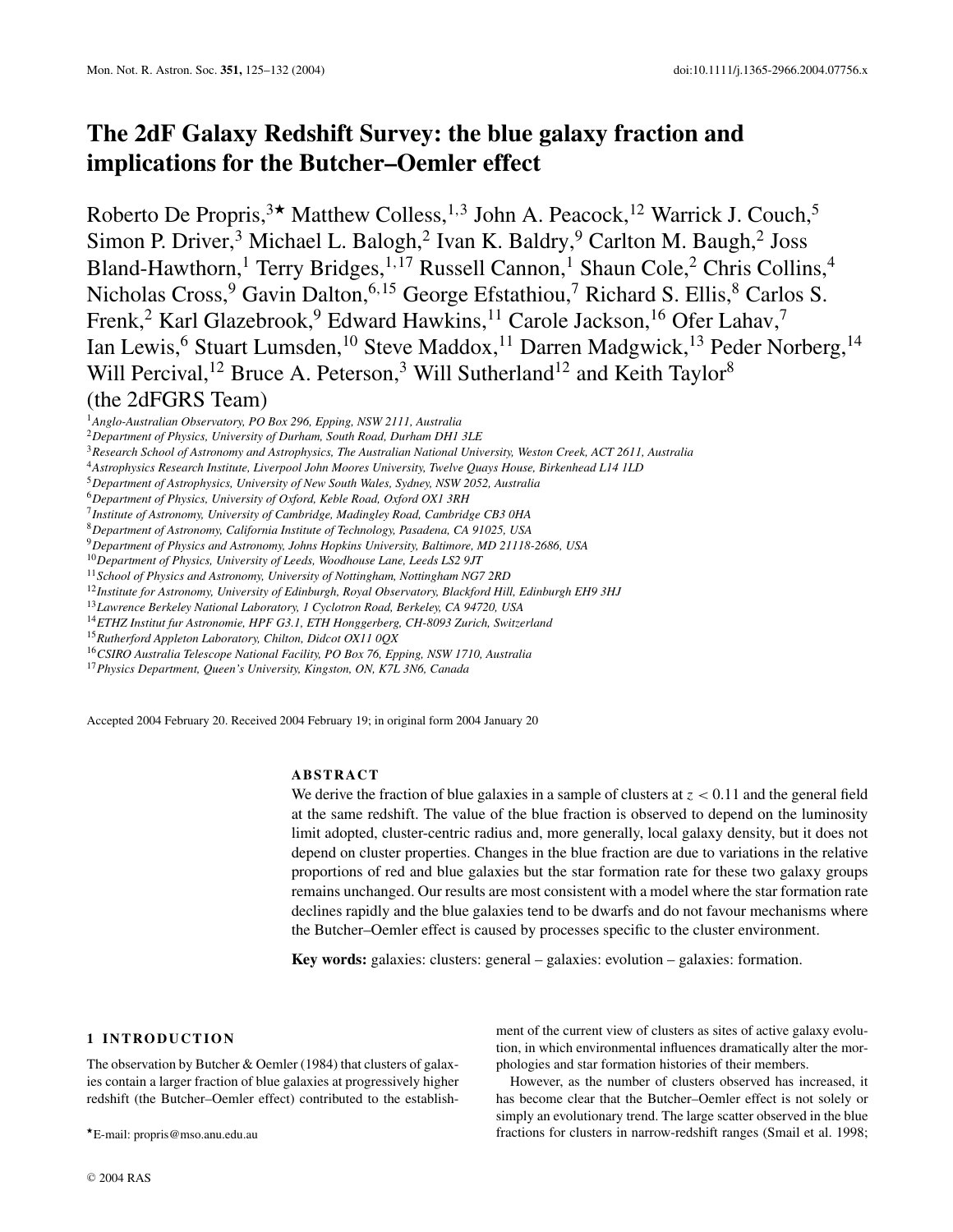Margoniner & de Carvalho 2000; Goto et al. 2003a) implies the existence of environmental effects, which may compete with, and possibly mimic, evolutionary trends, if the cluster samples evolve with redshift.

Studies of the original Butcher–Oemler sample lend support to this scenario: Newberry, Kirshner & Boroson (1988) measured the surface densities and velocity dispersions of seven Butcher–Oemler clusters and found that the high- and low-redshift samples differ. Andreon & Ettori (1999) show that the X-ray luminosity of highredshift Butcher–Oemler clusters is higher than that of low-redshift clusters, although the X-ray luminosity function of clusters does not evolve to *z* ∼ 0.8 (Holden et al. 2002), arguing that the high-redshift sample does not represent the progenitors of modern-day clusters. Similarly, both Smail et al. (1998) and Fairley et al. (2002) find a low blue fraction in their samples of X-ray selected clusters.

The blue fraction has also been observed to depend on a number of other factors, such as the luminosity limit used and the cluster centric distance (Ellingson et al. 2001; Goto et al. 2003a), richness (Margoniner et al. 2001), cluster concentration (Butcher & Oemler 1984) and, possibly, the presence of substructure (Metevier, Romer & Ulmer 2000). These findings point to the necessity of understanding environmental effects on the blue fraction in order to disentangle evolutionary trends from selection biases in studies of clusters at high redshift.

The aim of the present paper is to study how the fraction of blue galaxies varies as a function of cluster properties and in the field at the same redshift in the local Universe, in order to analyse the effects of environment in isolation from the evolutionary trends that give rise to the Butcher–Oemler effect. Lewis et al. (2002) and Balogh et al. (2004) have recently discussed how the star formation rate, as measured from the H $\alpha$  equivalent width, varies with environment within the 2dF Galaxy Redshift Survey (2dFGRS) sample. However, colours provide a measure of the average star formation histories over longer time-scales than  $H\alpha$  and may therefore better reflect the influence of environment on galaxy properties, especially if the mechanisms responsible for the Butcher–Oemler effect operate on longer time frames, as is the case for harassment (Moore et al. 1996), for instance.

The structure of this paper is as follows. In the next section we present our analysis: selection of clusters, cluster members and a comparison field sample, definition of the radial and luminosity limits used, *k*-corrections, colour–magnitude relations, density measurements and a discussion of how the blue fraction and its error are measured. The main results are detailed in Section 3 and we discuss these in Section 4. Throughout this paper we adopt a cosmology with  $\Omega_M = 0.3$ ,  $\Omega_{\Lambda} = 0.7$ . It is normal to define  $h \equiv H_0/100$  km s<sup>-1</sup> Mpc<sup>-1</sup>; here, we suppress the *h* scaling, so that the full explicit meaning of Mpc in length units is  $h^{-1}$  Mpc. For absolute magnitudes *M* denotes for  $M + 5 \log_{10}h$ .

# **2 ANALYSIS**

In this paper, we analyse how the blue fraction of galaxies varies as a function of cluster properties and field density at  $z < 0.11$ ; our purpose is to provide a local reference for studies of galaxy colour evolution in high-redshift clusters (the Butcher–Oemler effect). It is therefore useful to reproduce, in our analysis, some of the features of the original Butcher & Oemler (1984) study, as this is the basis for most current work on the evolution of stellar populations of cluster galaxies.

The original analysis of Butcher & Oemler (1984) defined blue galaxies as being: (i) within a radius containing 30 per cent of the cluster population; (ii) brighter than a no-evolution *k*-corrected  $M_V = -20$ ; and (iii) bluer by 0.2 mag in *B*–*V* (no-evolution and *k*-corrected) than the colour–magnitude relation defined by the cluster early-type galaxies. Below we describe how we implemented these prescriptions for our data set.

#### **2.1 Cluster and member selection**

The clusters analysed here are those studied by De Propris et al. (2003a) in their paper on the composite galaxy luminosity function. This sample consists of 60 clusters at  $z < 0.11$  containing at least 40 spectroscopic members and with average 85 per cent completeness. Although these clusters share, to some extent, the biases of the Abell, Automated Plate Measuring (APM) and Edinburgh–Durham Cluster Catalogue (EDCC) catalogues from which they were originally drawn (see De Propris et al. 2002, for details), these 60 objects provide an at least approximately complete and volume limited ensemble of nearby clusters, spanning a large range of properties (such as richness and velocity dispersion) determined from the same data (De Propris et al. 2002).

Cluster membership was determined via a 'double gapping' method, as described in greater detail in De Propris et al. (2002). For each putative cluster centre and redshift, we first required that the likely cluster members be surrounded by  $1000 \text{ km s}^{-1}$  gaps on either side of the redshift distribution. We next computed a first estimate for the mean  $cz$  and velocity dispersion ( $\sigma_r$ ) and ranked all galaxies in order of distance from the mean *cz*. If galaxies had a 'gap' in redshift space from their neighbour larger than our first estimate of  $\sigma_r$ , all galaxies with a faster or slower velocity were excluded. This procedure yields a sample of cluster members which is likely to be relatively uncontaminated by interlopers (i.e. field galaxies with appropriate redshift but not dynamically bound to the cluster).

#### **2.2 Aperture and luminosity selection**

We calculate  $r_{30}$  (the original aperture used by Butcher & Oemler 1984) by using all cluster members within a 3-Mpc radius from the central galaxy. We then choose an aperture that includes 30 per cent of these galaxies. It is observed that the value of  $r_{30}$  varies depending on cluster dynamics and central concentration. For this reason it may be generally more appropriate to use apertures based on cluster dynamical properties, in order to ensure that all galaxies considered share the same environment in all clusters. Ellingson et al. (2001) advocate using  $r_{200}$ , the radius at which the cluster is 200 times denser than the general field (Carlberg, Yee & Ellingson 1997), or its multiples. This is defined as

$$
r_{200} = \frac{\sqrt{3}\sigma_r}{10H(z)}\tag{1}
$$

where  $H(z)$  represents the redshift-dependent Hubble constant. In the following, we will use both  $r_{200}$  and  $r_{200}/2$  for our analysis.

The original limit by Butcher & Oemler (1984) corresponds to approximately 1.8 mag below the *M*<sup>∗</sup> point. Here, we use a magnitude limit 1.5 mag fainter relative to our computed  $M^*$  and we also analyse the effects of using fainter limits. This allows us to study a more consistent sample of galaxies in all clusters.

#### **2.3** *k***-corrections**

 $B_J-R_F$  colours for all 2dFGRS galaxies were derived using data from the SuperCosmos survey (Hambly, Irwin & McGillivray 2001).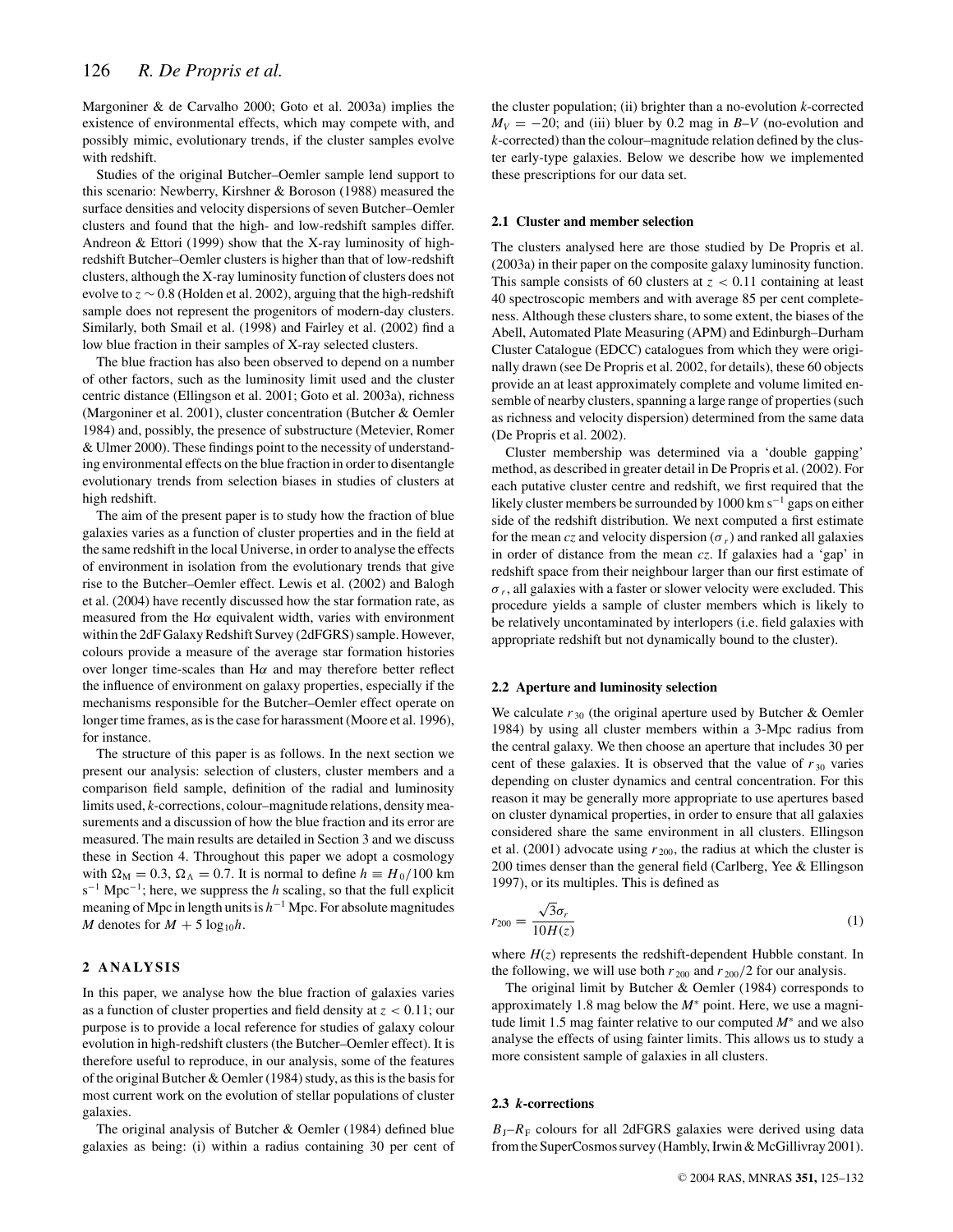Given the colours and redshifts we derived a *k*-correction in the following way.

The KCORRECT package (Blanton et al. 2003a) fits a combination of templates to galaxy colour data, and thus yields a consistent *k*correction. Although only two bands are available for the 2dFGRS, this approach was validated by fitting the full DR1 *ugriz* data, then comparing with the result of fitting *gr* only. The differences in *k*correction are generally at the 0.01-mag level.

The main problem with KCORRECT is that the templates are unable to describe extremely red galaxies ( $B_{\text{J}}-R_{\text{F}} = 1.26$  corresponding to  $g-r = 0.87$ , and so a consistent *k*-correction cannot be obtained. In such cases, we took an alternative approach, based on the models of Bruzual & Charlot (2003). Each galaxy was modelled by a single burst, varying the age until the observed colour was matched at the given redshift. This age is degenerate with metallicity; in practice, we assumed 0.4 times solar metallicity  $(Z = 0.008)$ , except for very red galaxies where a current age of >13 Gyr was required. In these cases, the current age was set at 13 Gyr and the metallicity increased until the colour was matched. Forred galaxies, *k*-corrections deduced in this way agree almost exactly with the results of KCOR-RECT, and we were able to match smoothly from one to the other to deal with the very red galaxies that KCORRECT cannot model. The results differ for extremely blue galaxies (at the 0.1-mag level), but a single burst is a rather unrealistic model in such cases and the results of KCORRECT are to be preferred where they are consistent.

The fitting functions given below describe the *k*-correction results for all colours of practical interest at  $z < 0.3$ , to within a maximum error of about 0.02 mag. Given the intrinsic uncertainties in both photometric modelling and calibration, and in the interests of clarity, these residuals were ignored and the fit was treated as exact.

$$
k(B_{\rm J}) = (-1.63 + 4.53x)y - (4.03 + 2.01x)y^2 - \frac{z}{1 + (10z)^4} \tag{2}
$$

$$
k(R_{\rm F}) = (-0.08 + 1.45x)y - (2.88 + 0.48x)y^2
$$
 (3)

where

$$
x = B_{\rm J} - R_{\rm F} \tag{4}
$$

$$
y = z/(1+z). \tag{5}
$$

#### **2.4 Colour–magnitude relations**

For all clusters, we determine the colour–magnitude relation by carrying out a least absolute deviation regression fit to the observed colour distribution (Armstrong & Kung 1978). The average observed slope is about  $-0.019 \pm 0.003$ , consistent with the relation observed in the Coma galaxies for *V*–*R* (Eisenhardt et al., in preparation). There appears to be some cluster-to-cluster variation in the slope, but this may be due to small number statistics in some cases.

We carry out the same analysis for field galaxies, but we divide the sample according to local density (see below for details). The slope for the field galaxies is  $\sim$  − 0.013 ± 0.001. These slopes were calculated robustly and jackknife resampling was then used to compute the errors on the values of the slopes. The slopes of the relations for field and cluster galaxies appear to be different at about the  $\sigma$  level, but we do not regard this as compelling (cf. Hogg et al. 2004, for a similar study from Sloan colours).

The 2dFGRS SuperCosmos colours can be transformed to the Sloan Digital Sky Survey (SDSS) *g* and *r* bands using the following equations:

$$
B_{J} = g + 0.15 + 0.13(g - r)
$$
\n<sup>(6)</sup>

$$
R_{\rm F}=r-0.13.\tag{7}
$$

A difference in *B*–*V* of 0.2 mag from the ridge line defined by earlytype galaxies is equivalent to a 0.2-mag difference in *g*–*r* (Goto et al. 2003a). From the above equation we then derive that the corresponding difference in  $B_J-R_F$  is 0.23 mag. Fig. 1 shows the colour–magnitude relation and the colour distribution, marginalized over the derived colour–magnitude relation, for a few representative clusters.

#### **2.5 Calculation of local density**

For field galaxies, the only relevant 'environmental' property istheir local density. We calculate this by computing the number of galaxies to  $M_{B_1} = -19$  in an 8-Mpc sphere centred on each galaxy, with appropriate completeness corrections. A detailed description of this procedure is given in Croton et al. (2004). Unfortunately, this assumes that all radial velocities are due to the smooth Hubble flow and can be used as proxies for distance. This is not applicable in the cluster environment, where the galaxies have turned around and no longer participate in the cosmological expansion (see, for example, Cooperstock, Faraoni & Vollick 1998). For clusters, therefore, we assume that all members are effectively within  $r_{200}$  and calculate the density in an 8-Mpc sphere containing only cluster members. This places the density for cluster galaxies on the same scale as that used for field galaxies. As we note below, this is likely to be a slight underestimate of the actual density (as some members may exist beyond the virial radius).

#### **2.6 Calculation of the blue fraction**

Calculation of the error in the derived blue fraction has been carried out with a variety of recipes. Here we derive the appropriate formulation for our sample of cluster members. Note that if the numbers of red and blue galaxies are determined via background subtraction, extra contributions to the error statistics due to clustering need to be included.

The blue fraction is defined as the ratio of *m* blue galaxies observed out of *n* total galaxies. Assuming that *m* and *n* obey Poisson statistics, the blue fraction is

$$
f_{\rm b}=m/n,\tag{8}
$$

and its likelihood has the same form independent of whether we assume Poisson or binomial statistics (i.e. with *n* fixed in advance)

$$
L \propto f_b^m (1 - f_b)^{n-m} \tag{9}
$$

whose maximum is, trivially, *m*/*n*. Therefore the variance of the blue fraction is

$$
\sigma^{2}(f_{b}) = \left(\frac{d^{2} \ln L}{df_{b}^{2}}\right)^{-1} = \frac{m(n-m)}{n^{3}}.
$$
 (10)

This is incorrect for  $m = 0$  because  $dL/df \neq 0$  for  $m = 0$ . In that case we ask what  $f_b$  yields likelihood equal to exp  $(-1/2f_{\text{max}})$ . This is approximately 1/2*n*, which is a reasonable error bar to adopt for the  $m = 0$  case.

In our analysis we only use spectroscopically confirmed cluster members. Because the redshift sample is  $B_J$  selected, without regard to colour, this should not bias the result, especially given our high completeness; cf. Ellingson et al. 2001, for a similar approach to data in the Canadian Network for Observational Cosmology 2 (CNOC2) survey.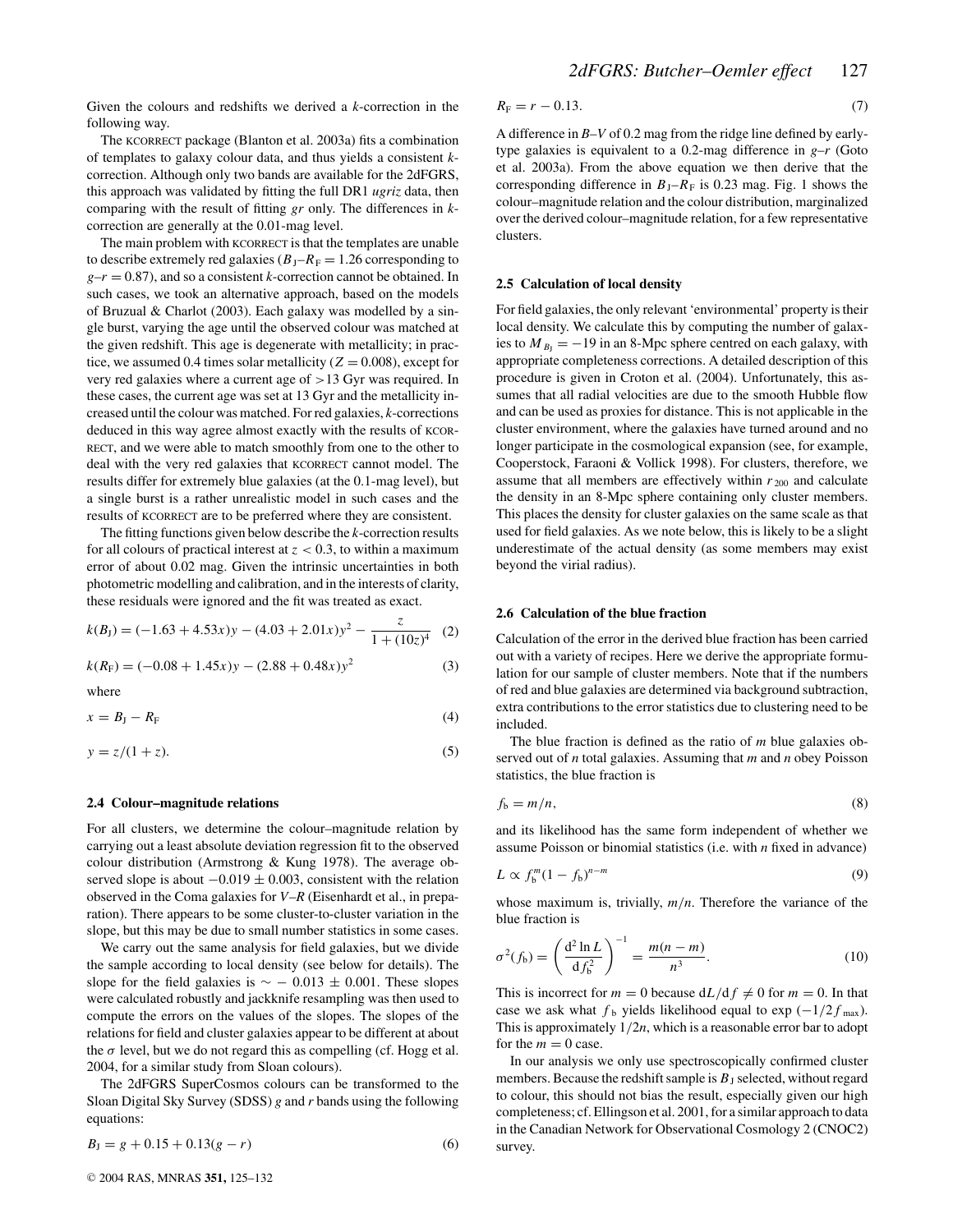

Figure 1. Colour–magnitude relation (left) and histogram (right) of marginalized colour distribution (opposite each colour–magnitude relation) for four representative clusters. The arrow in the histogram indicates the blue/red separation (see text).

## **3 RESULT S**

### **3.1 Luminosity and radial dependence**

The blue fraction depends on the luminosity limit and on the aperture used to include members (Margoniner & de Carvalho 2000; Ellingson et al. 2001). We analyse these dependences here, using our sample. Fig. 2 shows the blue fraction, calculated to *M*<sup>∗</sup> + 1.5, versus *z* for all three radii we consider:  $r_{30}$ ,  $r_{200}$  and  $r_{200}/2$  (where *M*<sup>∗</sup> is taken from De Propris et al. 2003a). This plot shows that there is no dependence of the blue fraction on redshift and that therefore our sample of objects is adequate to study environmental trends in isolation from the effects of evolution. Unless otherwise specified, we refer to this blue fraction as  $f<sub>b</sub>$  for the remainder of this paper.

Inspection of Fig. 2 shows that there is considerable scatter in the derived blue fraction. This is consistent with previous studies of local and X-ray selected samples (Smail et al. 1998; Margoniner et al. 2001; Goto et al. 2003a). We compare the distribution of points with a Gaussian distribution with mean and standard deviation derived from a weighted fit to the data. The distribution shows significant skewness and a  $\chi^2$  test yields probabilities below  $10^{-3}$  that the data points are consistent with a single value of  $f<sub>b</sub>$ . This suggests that the scatter observed is a real property of the sample.

We plot the mean values of  $f<sub>b</sub>$  as a function of the magnitude limit used for all three apertures in Fig. 3. A *t*-test shows that the distributions have significantly different means: the blue fraction increases as a function of radius and as a function of luminosity. This is consistent with previous findings by Margoniner et al. (2001) and Ellingson et al. (2001) and implies that the blue galaxies are intrinsically faint objects and reside preferentially in the cluster outskirts.

#### **3.2 Dependence on cluster properties**

We will next consider how the blue fraction depends on cluster properties derived from our original study (De Propris et al. 2002): Bautz-Morgan type, richness, presence of substructure, velocity dispersion and concentration.

The Bautz–Morgan type measures the dominance of the brightest cluster galaxy relative to the rest of the cluster population. It is used as an indicator of dynamical evolution, where the brightest galaxy evolves via the merger of *M*<sup>∗</sup> galaxies at the cluster centre. Velocity dispersion provides a measure of the cluster mass (assuming the clusters to be virialized) and of the relative speed of galaxy encounters (which is important for some of the mechanisms for the origin of the Butcher–Oemler effect). Richness, as measured from the number of galaxies brighter than  $M_{b_1} = -19$  (De Propris et al. 2003a), is an indicator of cluster mass and mean density. We consider the probability that a cluster contains substructure, using the Lee–Fitchett statistics (Fitchett 1988). Although there is no metric to determine the amount of substructure a cluster contains, the probability of its being significantly substructured provides a measure of the amount of recent merging a cluster has undergone and therefore may allow us to estimate how recently the cluster has formed. Finally, we consider the dependence on cluster concentration, defined as

$$
C = \log(r_{60}/r_{20})
$$
 (11)

where  $r_{20}$  and  $r_{60}$  are the radii containing 20 and 60 per cent of the cluster population, respectively.

Fig. 4 shows how the blue fraction (to  $M^* + 1.5$ ) depends on these five variables. We only plot the case corresponding to  $r_{200}/2$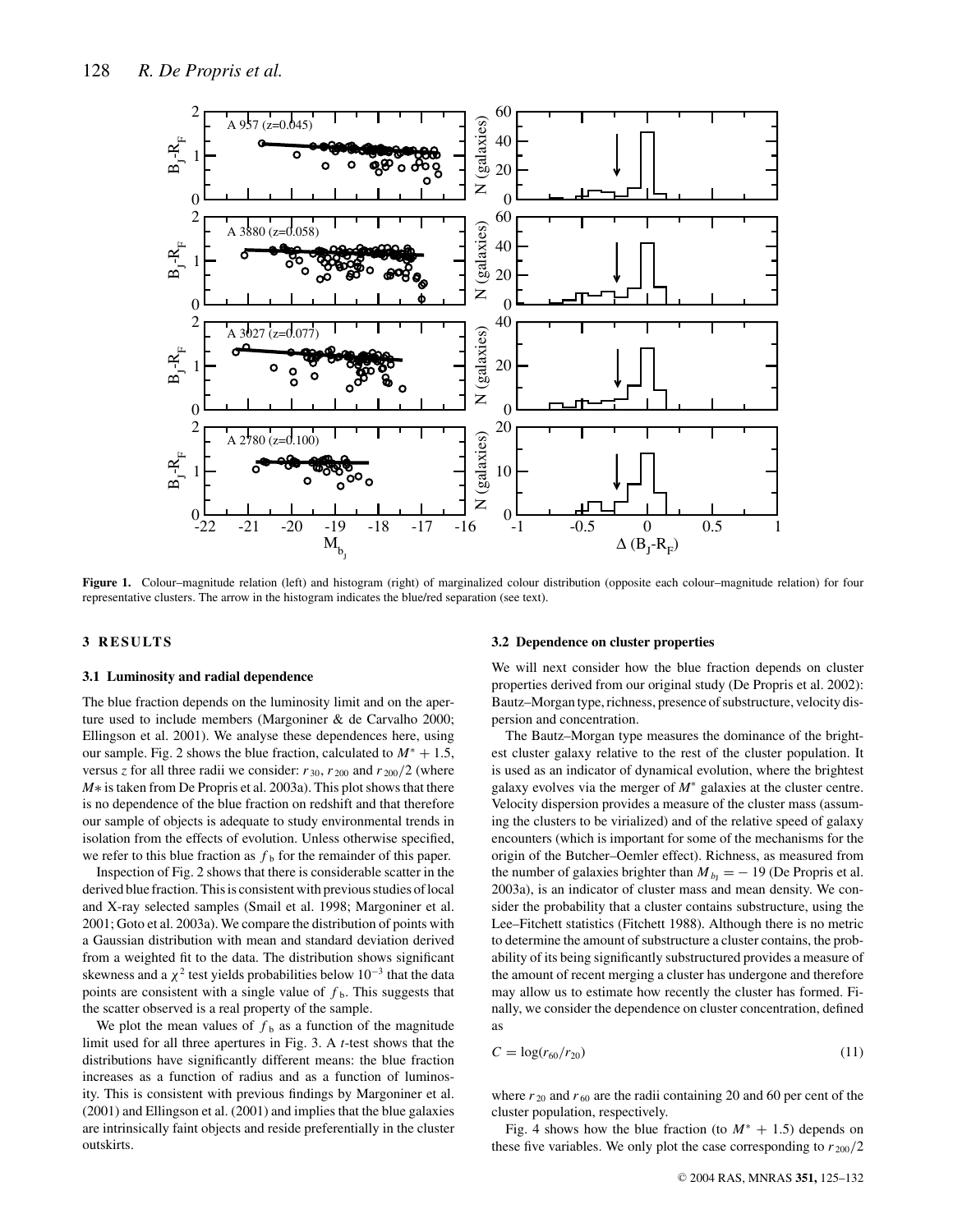

**Figure 2.** The blue fraction to  $M* + 1.5$  for all clusters, in all three apertures considered.



**Figure 3.** Mean values of the blue fraction as a function of luminosity and aperture.

for economy of space, but the results are similar in all three apertures. In no case is there any clear evidence of any dependence of the blue fraction on Bautz–Morgan type, richness, velocity dispersion, probability of substructure or concentration. This is confirmed



**Figure 4.** Dependence of the measured blue fraction on cluster properties for the  $r_{200}/2$  aperture.



**Figure 5.** The blue fraction in the general field as a function of local density (filled circles) and the mean for all clusters within  $r_{200}/2$  (open square). Density is defined within 8-Mpc spheres as in Croton et al. (2004). For clusters we use the number of galaxies within *r* <sup>200</sup> and assume that all cluster members are within this sphere in our calculation of density. Because this is likely to be a slight underestimate, we indicate in the figure that this density is only a lower limit.

by a non-parametric Spearman test, which returns low correlation probabilities in all instances.

#### **3.3 Density dependence in the field**

We have selected a sample of field galaxies from the 2dFGRS with the same redshift distribution as the clusters. For each galaxy we derived the local density in an 8-Mpc sphere (Croton et al. 2004). From this sample we determine the blue fraction as a function of local density in Fig. 5.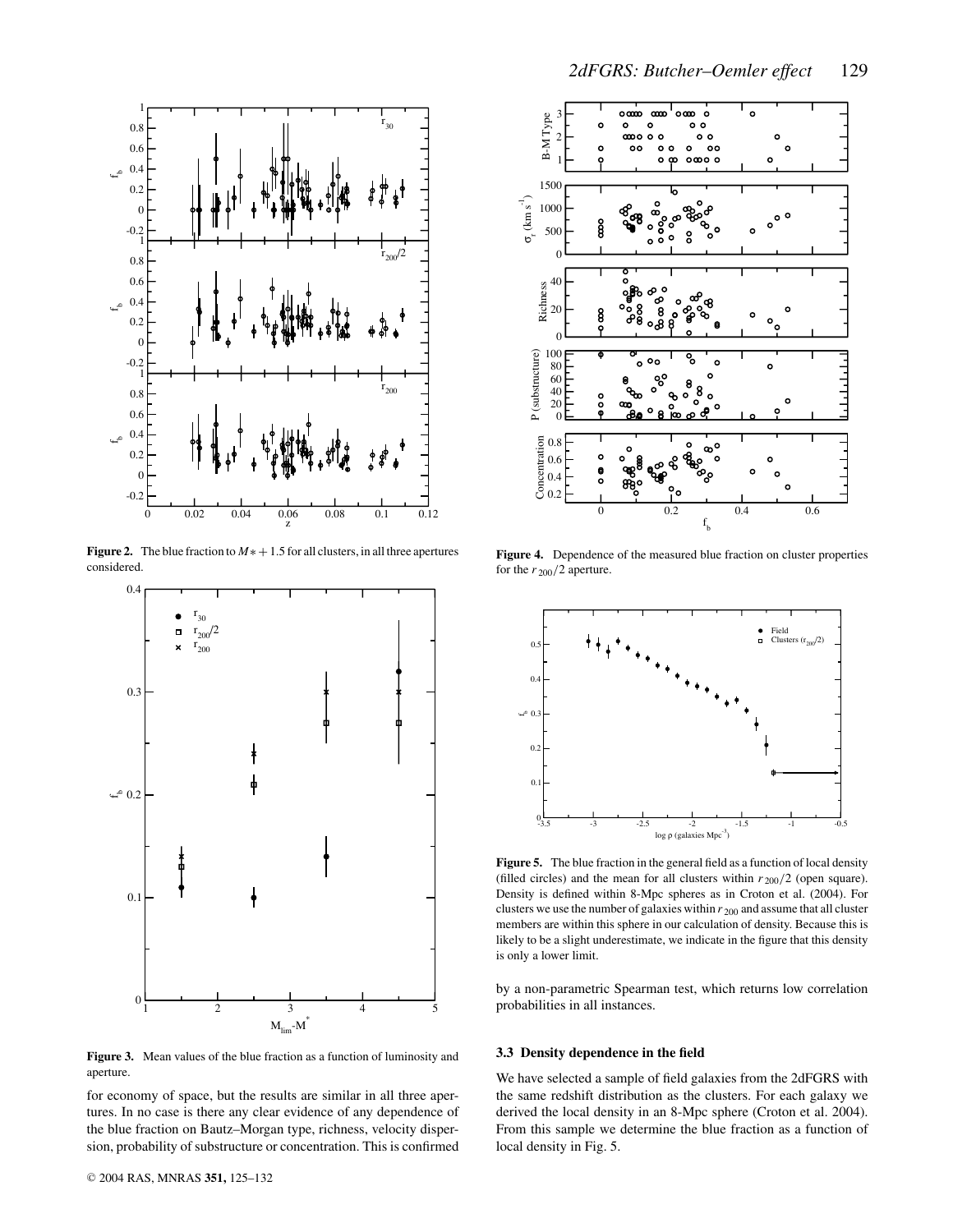

**Figure 6.** Median H $\alpha$  equivalent widths (in  $\hat{A}$ ) for blue and red galaxies in the field as a function of density. Errors are interquartile means. The errors for the red galaxies are smaller than the symbols.

The blue fraction follows a well-defined linear trend, becoming higher in low-density regions. This trend can be extended to clusters, whose behaviour is then simply the more extreme version of the relation between  $f<sub>b</sub>$  and local density as observed in the general field.

Galaxies then display a bimodal distribution in colour space, with well-defined red and blue wedges, whose relative populations change with density. This represents a confirmation of the trends observed by the SDSS in their more extensive photometry (Blanton et al. 2003b; Hogg et al. 2003).

It is interesting to compare how the relative star formation rates, as measured from  $H\alpha$  equivalent widths, vary with density or with the only properties that, in clusters, appear to affect the blue fraction, luminosity and radius (computing absolute star formation rates is difficult with 2dF data, as the spectra are not easy to flux calibrate, but  $H\alpha$  equivalent widths can be used to provide an estimate of the relative star formation rate within the sample). The  $H\alpha$  equivalent widths were computed using Gaussian line fitting with a small (*2*Å) correction for underlying line absorption. No dust extinction correction was carried out. A full description of the procedures used can be found in Lewis et al. (2002), especially their section 2.4.

The variation of  $H\alpha$  equivalent width with density, luminosity and radius is shown in Figs 6 and 7 for red and blue galaxies in both environments. We see that while the blue fraction changes, the mean relative star formation rate does not. The bimodal behaviour observed in the colours extends to the  $H\alpha$  equivalent width, as noticed by Balogh et al. (2004). The changes in blue fraction and  $H\alpha$ equivalent width as a function of density are due to changes in the relative fractions of quiescent and star-forming galaxies.

# **4 DISCUSSION**

We have determined the fraction of blue galaxies in a sample of nearby clusters and in the general field at the same redshift. Although the blue fraction varies considerably from cluster to cluster, we find that the variation is a real property of the sample and not due to statistical noise.

The mean value of the blue fraction is  $0.11 \pm 0.01$  for galaxies within  $r_{30}$  and  $0.13 \pm 0.01$  for galaxies within  $r_{200}/2$ . These are higher than the values of  $0.03 \pm 0.09$  from Margoniner & de Carvalho (2000),  $\sim$ 0.07 from Margoniner et al. (2001) and  $\sim$ 0.07 from Pimbblet et al. (2002) at  $z < 0.11$ , although they are within



**Figure 7.** Median H $\alpha$  equivalent widths (as in Fig. 6) for blue and red galaxies in clusters as a function of luminosity and radius. Errors are interquartile means.

the errors. One possibility for this discrepancy lies in the possibility of blue interlopers from the field population being included in our redshift sample (Diaferio et al. 2001). We have calculated the level of contamination by integrating the field luminosity function of Madgwick et al. (2002) over the appropriate luminosity range and within the pseudo-volume defined by the aperture used and the range in velocities spanned by cluster galaxies. The blue fraction for this sample was calculated from our density-dependent blue fraction. The average level of contamination is  $0.08 \pm 0.06$ , but this depends critically on assumptions concerning the mean density of galaxies in cluster outskirts (which influence both the normalization and the fraction of blue interlopers as per Fig. 5). In addition, there are contributions to the error from both Poisson and clustering statistics. The number of blue galaxies is, in any case, small and therefore the level of contamination is uncertain and the error in its estimate quite large. We therefore ignore the issue of possible contamination of our spectroscopic sample of cluster members.

(i) A first conclusion to be drawn from the derived blue fractions is that few clusters have  $f_b > 40$  per cent and none has  $f_b > 60$ per cent.

Because this sample of clusters is, at least to first order, complete and volume limited, it represents a fair sampling of the range of blue fractions encountered in cluster environments. By contrast, samples of clusters at high redshift contain at least a few objects with blue fractions in excess of 40 per cent (Fairley et al. 2002; La Barbera et al. 2003 and references therein). This would suggest that the observed evolution is real; contamination in our sample (if real) should only make the local blue fraction lower, while high-redshift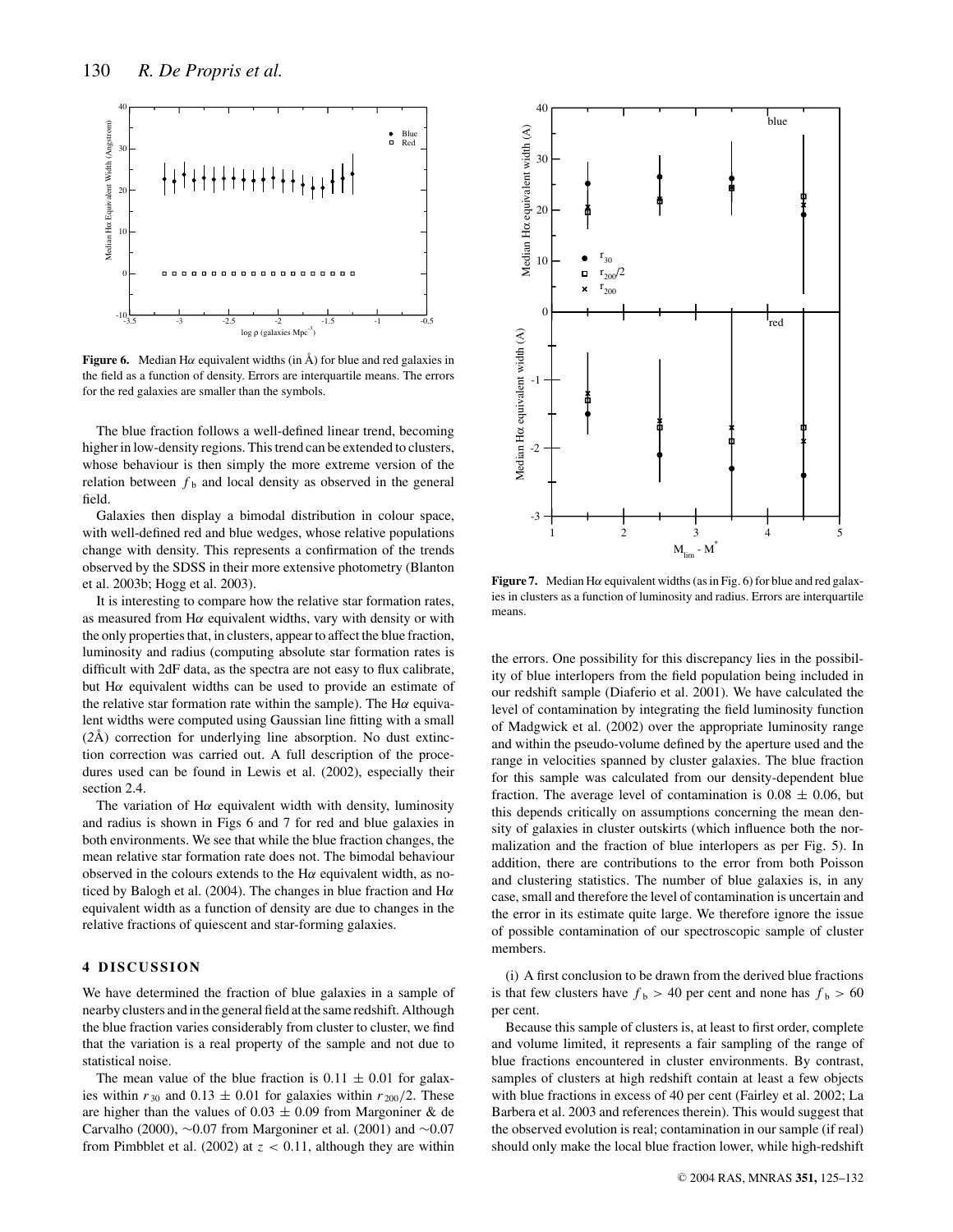clusters are drawn from the high richness envelope that contains few local clusters with high  $f<sub>b</sub>$ . However, it is possible that optically selected clusters at high redshift tend to contain higher fractions of blue galaxies because these make them more conspicuous in blue plates.

(ii) The blue fraction appears to depend on the luminosity limit and cluster centric radius used (Fig. 3), as previously found by Margoniner & de Carvalho (2000) and Ellingson et al. (2001).

This behaviour is similar to that observed for dwarf galaxies in Coma and Abell 2218; Pracy et al. (2003) have shown that dwarfs have a steeper luminosity function at larger cluster centric radii and are preferentially found at large distances from the cluster core, with these trends being stronger for the faintest dwarfs. Similar trends may have been observed for galaxies in the Coma cluster (Beijersbergen et al. 2002) and appearto persist in the *z* ∼0.4CNOC sample. To the extent that present-day clusters and their populations represent proxies for high-redshift objects, these observations imply that a proportion of the blue galaxies are intrinsically low-luminosity objects.

(iii) There is no dependence of the blue fraction on cluster properties (Fig. 4). The lack of correlation of the blue fraction with cluster properties suggests that the star formation rate, or its decrease, is not related to the large-scale structure. Therefore, mechanisms which involve cluster-wide effects, such as ram stripping by the cluster gas, tides, which depend on the cluster mass, or harassment, whose efficiency is proportional to velocity dispersion, are disfavoured by the present study, as well as other explanations that depend on processes specific to the cluster environment. However, as Balogh et al. (2004) show, the star formation rate is affected by local processes and close interactions are a viable mechanism for the origin of the blue fraction.

The above is apparently in contrast with some previous studies. Metevier et al. (2000) claim that clusters containing large amounts of substructure have higher blue fractions and they interpret this in terms of a shock model during collisions of subclusters. However, their result is based on three clusters and may not be valid for the general population. Margoniner et al. (2001) and Goto et al. (2003a) suggest that the blue fraction depends on richness. One possibility is that, because they use a fixed 0.7-Mpc aperture, and given the radial dependence observed in Fig. 3, a spurious richness dependence may be induced by aperture effects. We have derived blue fractions for a 0.7-Mpc aperture in our clusters and tested for correlation with richness, but failed to detect a significant signal. Similarly, we fail to detect any correlation with richness if we use the same luminosity range as Margoniner et al. (2001). However, we see in Fig. 4 that rich clusters tend not to have large blue fractions and we also observe that the blue fraction in the 0.7-Mpc aperture shows large scatter. If the sample used by Margoniner et al. (2001) and Goto et al. (2003a) is biased towards richer clusters at high redshift, the combination of these two effects may produce a spurious correlation.

(iv) We observe that the blue fraction exhibits a strong dependence with local density in the general field (Fig. 5) and that the cluster value represents a continuation of this trend to higher density regimes.

This suggests that the same processes are responsible for the Butcher–Oemler effect in all environments and that these mechanisms vary smoothly as a function of density. Again, this implies that cluster-specific processes are not likely causes of changes in the blue fraction, but local mechanisms whose efficiency varies smoothly with density, such as interactions (Lavery & Henry 1988; Couch et al. 1998), may be viable explanations.

(v) The relative star formation rate for the blue galaxies does not appear to decrease as a function of density (Fig. 6) or as a function of luminosity or radius in clusters (Fig. 7).

This implies that changes in the blue fraction are solely due to changes in the relative fractions of red (quiescent) and blue (starforming) galaxies. The trends we observe can be roughly reproduced by using the density-dependent luminosity functions of Croton et al. (2004) for early- and late-type galaxies and the type-dependent cluster luminosity functions of De Propris et al. (2003a), and simply assuming that early-type galaxies are red and late-type galaxies are blue. This suggests that the simple model presented in De Propris et al. (2003a), where galaxies simply moved between spectral types without number or luminosity evolution, provides, heuristically, a good representation of galaxy evolution.

One possible caveat is that, by selecting blue galaxies, we have automatically selected for galaxies with  $H\alpha$  emission, while morphologically selected samples show declining star formation rates as a function of density (Gómez et al. 2003; Goto et al. 2003b). However, the observation that blue cluster galaxies have the same H $\alpha$  equivalent width as their counterparts in the field is non-trivial, because lower (but non-zero) star formation rates will lead to weaker H $\alpha$  emission, while the colour would remain blue by our definition. This is in contrast, for instance, with models where galaxies are 'choked' in clusters (Balogh, Navarro & Morris 2000).

The above argues for a model where star formation declines over relatively short time-scales, leading to the bimodal distribution in Hα observed by Balogh et al. (2004), and galaxy colours evolve quickly to the red envelope, producing the colour bimodality observed here and in the SDSS (Blanton et al. 2003b; Hogg et al. 2003). As in De Propris et al. (2003a) this is possible if the optical colour is dominated by the young population but the majority of light is provided by the underlying old stars, so that once the star formation is extinguished galaxy colours quickly evolve on to the passive locus. Shioya et al. (2002) have shown that truncating the star formation of spiral galaxies in the field leads them on to the colour–magnitude relation defined by the Coma E/S0 galaxies, but that this process is inefficient for the more massive galaxies and is viable only for low-mass spirals. When we consider the radial and luminosity trends, one possible interpretation is that a large fraction of the blue galaxies are actually dwarfs undergoing episodes of star formation, as also suggested by a number of other lines of evidence (Rakos, Odell & Schombert 1997; Couch et al. 1998; De Propris et al. 2003b). However, we caution the reader that because our sample of cluster and field galaxies is local, we cannot properly discuss the origin of the blue fraction at higher redshift.

A complication in interpreting these data is that the observed correlations of  $f<sub>b</sub>$  and H $\alpha$  with density on large scales imply that the environment today is not affecting the properties of the population and therefore we are unable to observe galaxy evolution in progress but just its end result. This implies that identifying the mechanisms responsible for the Butcher–Oemler effect in the local Universe is problematic. Surveys at intermediate redshifts, e.g. Deep Extragalactic Evolutionary Probe 2 (DEEP2) and Visible Multi-Object Spectrograph (VIMOS), may be able to witness the main phases of galaxy evolution.

#### **ACKNOWLEDGMENTS**

We are indebted to the staff at the Anglo-Australian Observatory for their tireless effort and assistance in supporting 2dF during the course of the survey. We are also grateful to the Australian